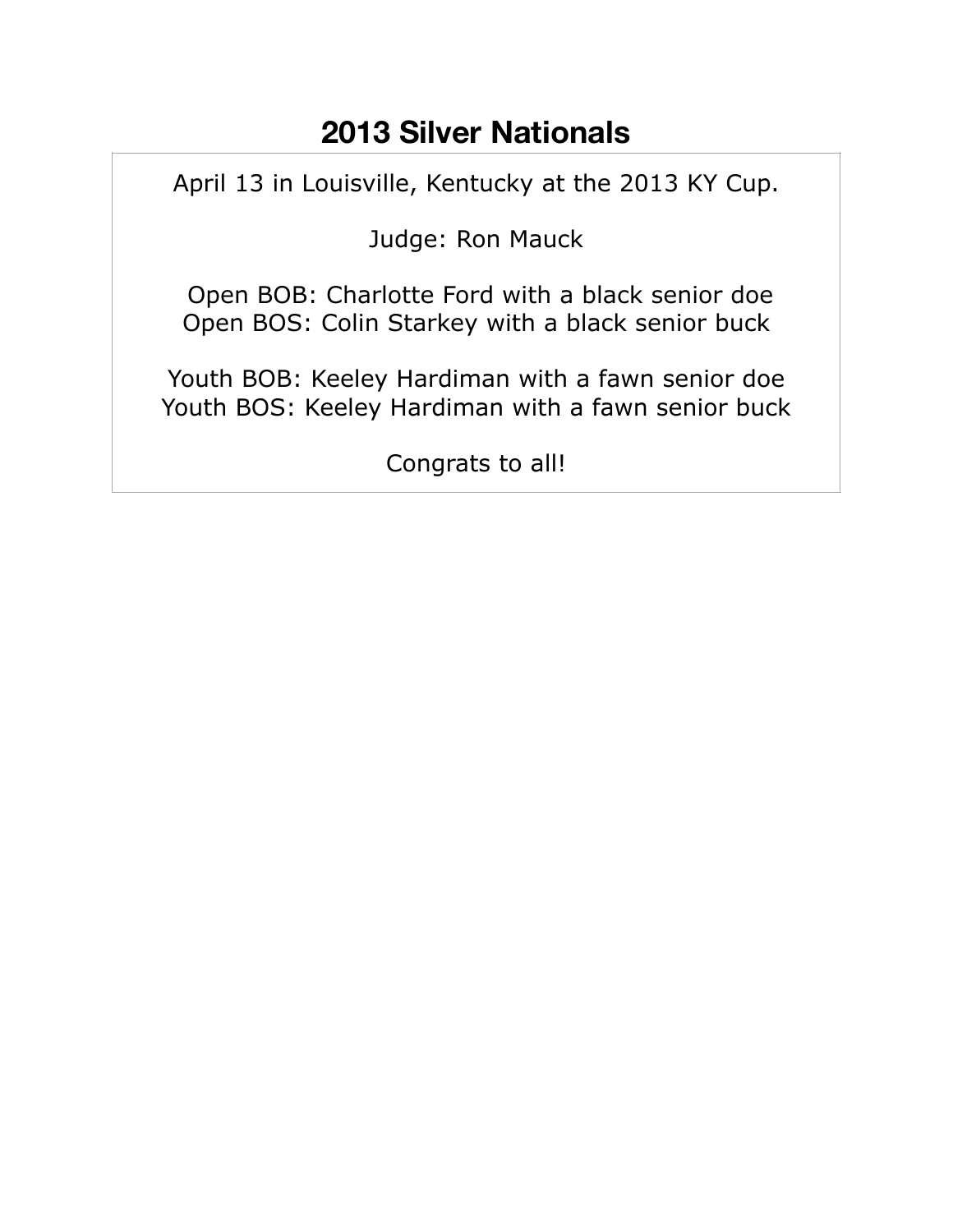## **Black BOV: Charlotte Ford Black BOSV: Colin Starkey**

#### **BLACK Sr. BUCKS**

- 1. Colin Starkey BOSV/BOS
- 2. Charlotte Ford
- 3. Terry & Connie Creason
- 4. Shellie Guenwald
- 5. Colin Starkey
- 6. Tom & Michele Schubert
- 7. Mary Ann & Joe Belongia
- 8. Gale & Lynne Schultz
- 9. Karen Williams
- 10. Tom & Michele Schubert
- 11. Mary Ann & Joe Belongia
- 12. Tom & Michele Schubert
- 13. Mary Ann & Joe Belongia
- 14. Terry & Connie Creason

#### **BLACK SR. Does**

- 1. Charlotte Ford BOV/BOB
- 2. Mary Ann & Joe Belongia
- 3. Tom & Michele Schubert
- 4. Colin Starkey
- 5. Shellie Guenwald
- 6. Karen Williams
- 7. Colin Starkey
- 8. Terry & Connie Creason
- 9. Gale & Lynne Schultz
- 10. Terry & Connie Creason
- 11. Colin Starkey
- 12. Tom & Michele Schubert
- 13. Terry & Connie Creason
- 14. Mary Ann & Joe Belongia
- 15. Gale & Lynne Schultz
- 16. DQ

#### **BLACK JR. BUCKS**

1. Charlotte Ford

#### **BLACK JR. Does**

1. Gale & Lynne Schultz 2. Charlotte Ford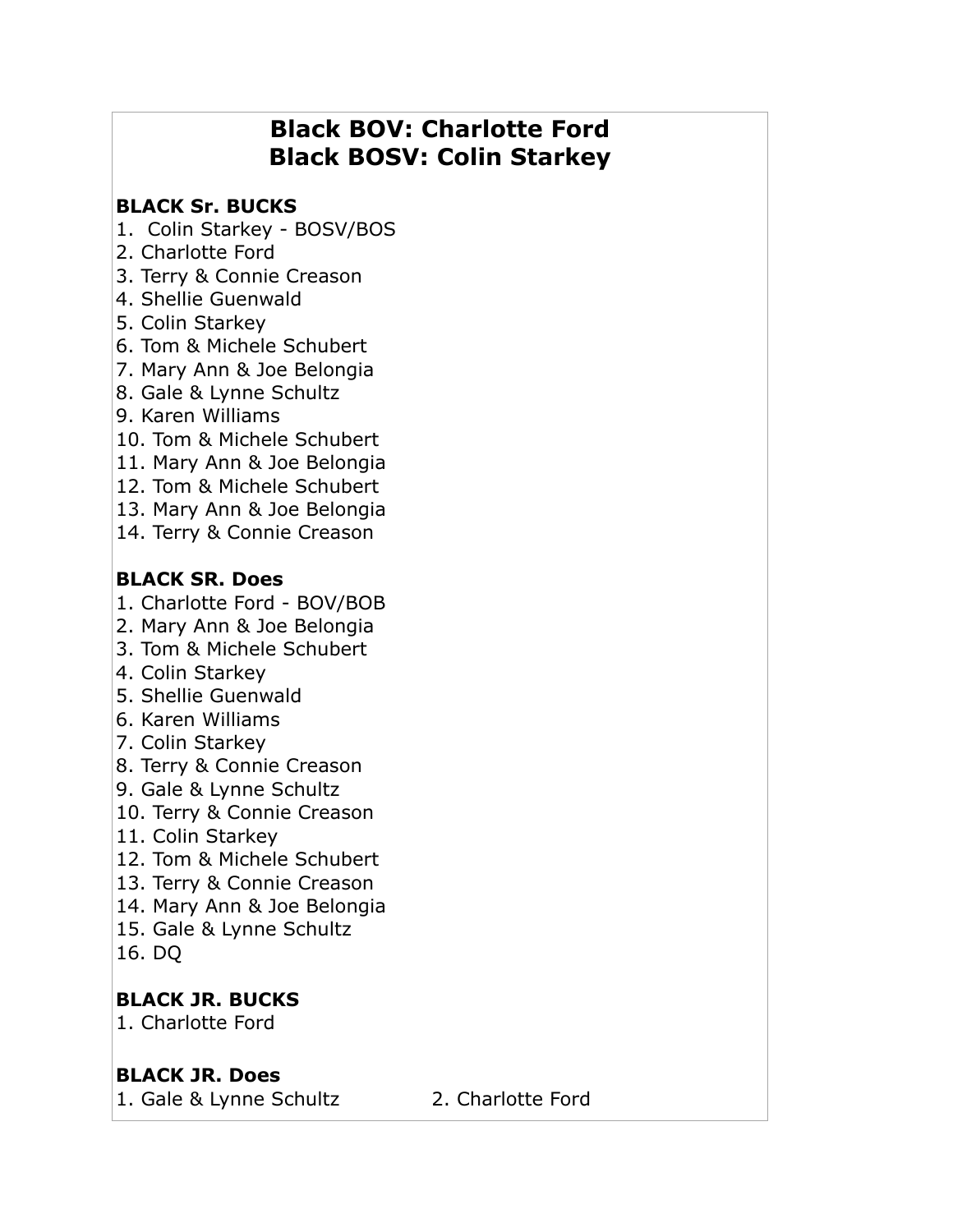## **Brown BOV: Charlotte Ford Brown BOSV: Tom and Michele Schubert**

#### **BROWN SR. BUCKS**

1.Charlotte Ford BOV

- 2. Mary Ann & Joe Belongia
- 3. Mary Ann & Joe Belongia

#### **BROWN SR. DOES**

- 1. Tom & Michele Schubert BOSV
- 2. Charlotte Ford
- 3. Mary & Joe Belongia

#### **BROWN JR. BUCKS**

- 1. Charlotte Ford
- 2. Tom & Michele Schubert
- 3. Mary Ann & Joe Belongia
- 4. Roy & Barb Semb
- 5. Mary Ann & Joe Belongia

#### **BROWN JR. DOES**

- 1. Mary Ann & Joe Belongia
- 2. Roy & Barb Semb
- 3. Mary Ann & Joe Belongia